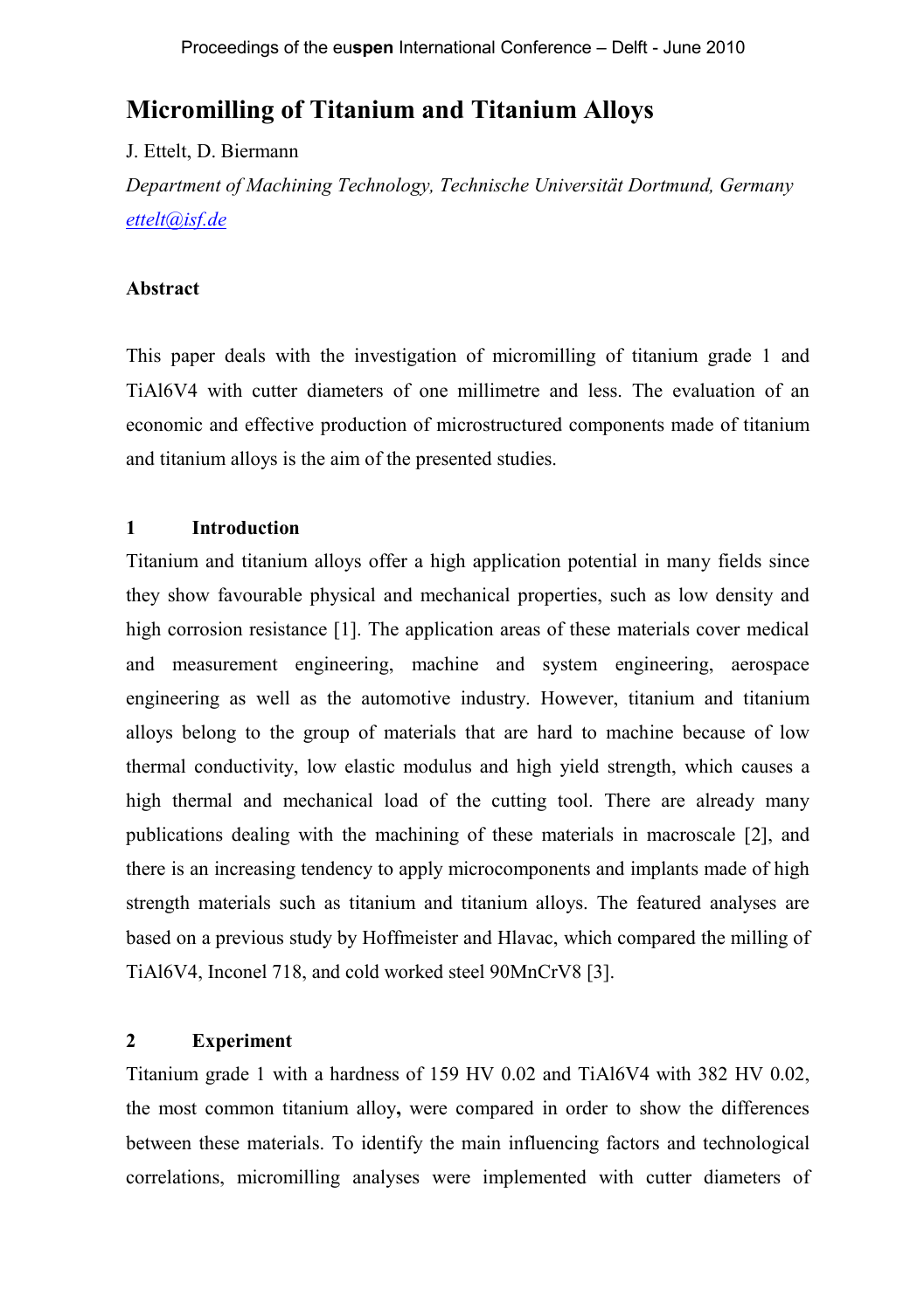1 mm, 0.5 mm, and 0.2 mm. The process parameters (feed, cutting speed, depth and width of cut) were varied and the number of experiments were reduced by applying design of experiments. These parameters were studied in up milling as well as in down milling to analyze milling forces, surface roughness, chip form, and tool.

## **3 Results and discussion**

### **3.1 Material**

The most significant difference between the two materials is their ductility. Pure titanium is very ductile and therefore, like in macroscale, an increased burr formation and comparatively worse surface quality is likely to develop. In addition, the tool breaks more often when downscaling the tool diameter. This is caused by the more complicated removal of chips through the axial slots when machining with smaller cutter diameters. When the material removal rate increases above a critical value, the material "smears" in the flutes, which can be seen in figure 1. In this case, cutting is not possible and leads to an early tool breakage.



Figure 1: New 1 mm cutter and with clogged flutes after machining titanium grade 1

This conclusion is supported by an increased measured load in z-direction, which can be explained by the chip accumulation in the axial slots. For a better stability, a tool with an increased chisel edge compared to the cutter diameter has to be used. However, this reduces the size of the axial slot, which aggravates the chip removal problem. The use of minimum quantity lubrication with a high flow rate can improve the chip removal in this context. There are generally two options to solve this problem: an adaptation of the tool geometry, for example by enhanced axial slots, or the systematic use of lubrication. Both approaches will be examined more closely in further investigations.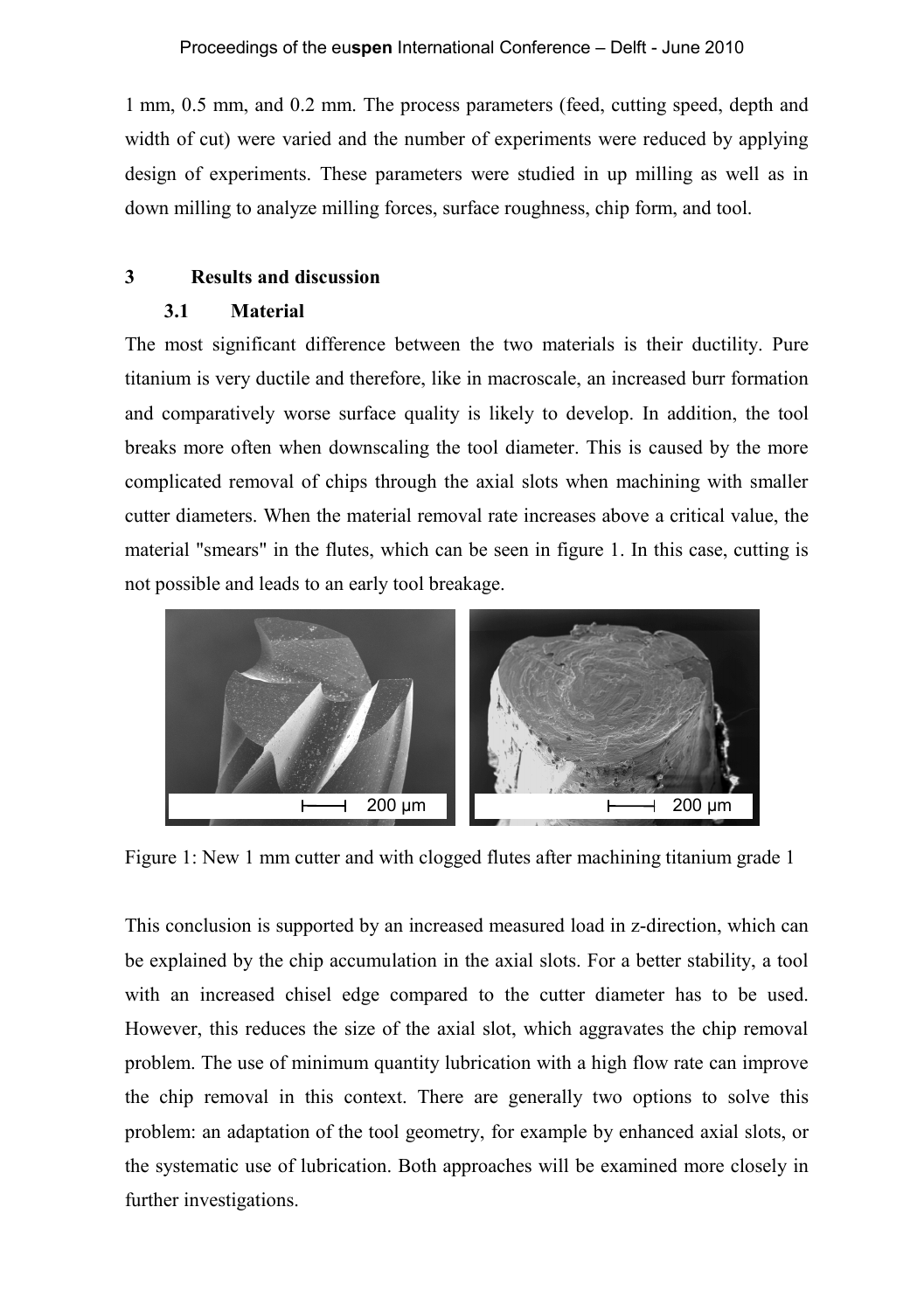### **3.2 Parameter**

It was discovered that, when cutting with diameter  $d = 1$  mm, the cutting speed in the investigated range has neither an influence on the surface quality nor on the mechanical load of the cutter. This effect is caused by a low thermal load while micromachining. In the macroscale an increased formation of built-up edges caused by an increased heat input at higher cutting speeds is noticed. In microscale, a builtup edge can be recognised which is independent of the cutting speed. Based on these results, the cutting speed for further experiments was kept constant at  $v_c = 50$  m / min.

The main influencing factor on the surface quality and mechanical stress is the depth of cut a<sup>p</sup> . With increasing depth of cut, the surface quality gets worse and the mechanical stress increases. The latter can also be observed in macroscale and is caused by the larger chip volume. An influence of feed or width of cut on the generated surface quality cannot be noticed. The depth of cut correlates with the assured removal of the chips. When the chip removal is decelerated, it influences the effective range of the cutting edge. If the Chip adheres to the cutting edge, a decreased surface quality is generated, which demonstrates a correlation between the size of the axial slots, chip formation, and surface quality. As figure 2 shows, up milling leads to an increased tendency to burr formation. When burr has no influence on the application, up milling is to be preferred, since a better surface quality can be produced during a lower load on the tool. For the same conditions,  $Rz = 0.132 \mu m$ and  $Rz = 0.536$  µm were achieved for up milling and down milling, respectively. The higher surface quality when up milling is caused by the reduction of the built-up edge.



Figure 2: Burr formation when milling TiAl6V4 with 0.5 mm diameter end mill